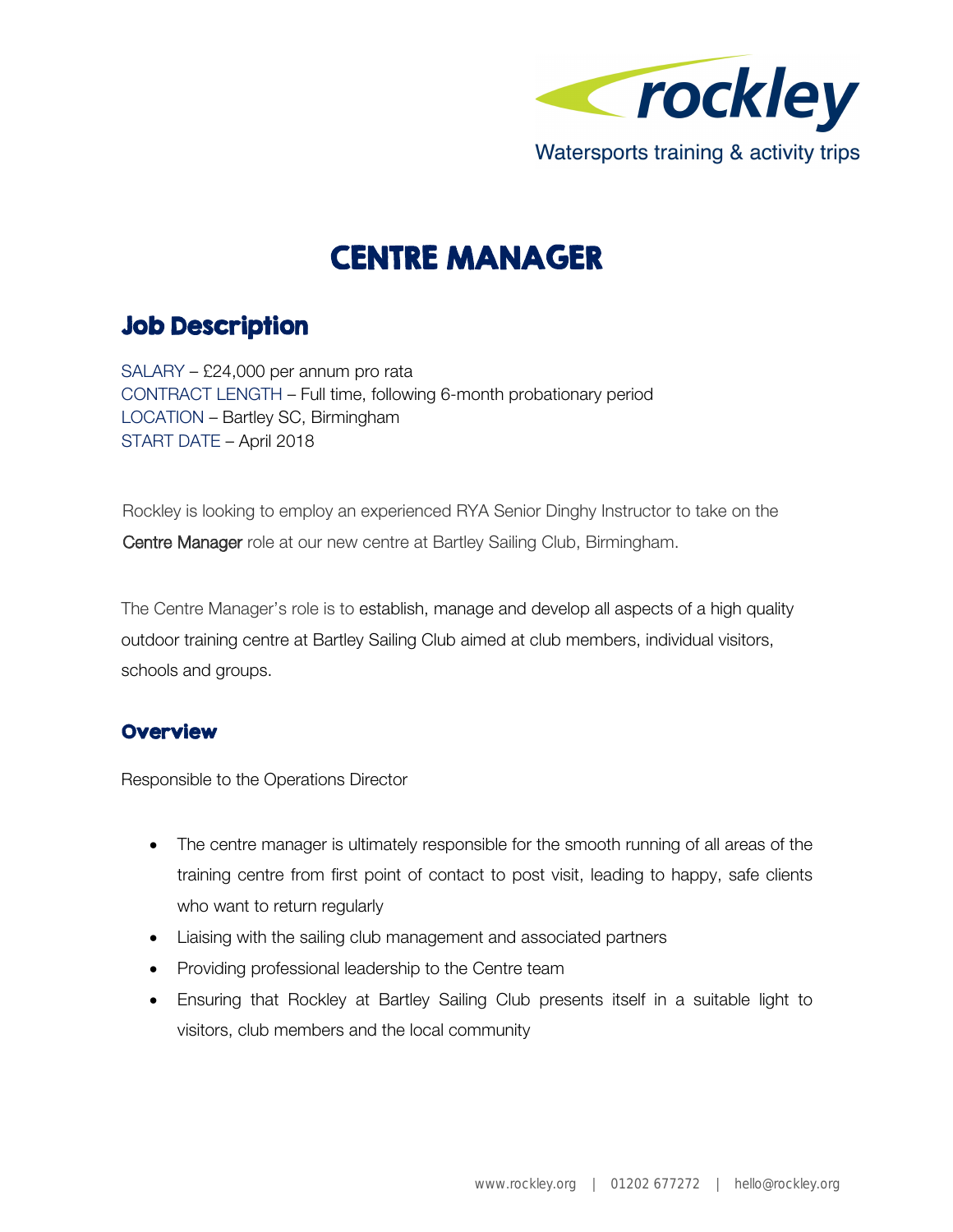

# Anticipated Working Pattern

Low Season – based on 35 hours – (to include weekends) High Season – based on 42 hours / 6 days per week – (to include weekends)

## Responsibilities include, but are not limited to:

#### 1. Personnel

• The manager is expected to set the example in attitude to work, company equipment, personal presentation, relating to other staff and visitors. Liaising with key partners and the Operations Director to keep a happy and sustainable working environment

#### 2. Activities

- Provide overall supervision of all shore and water activities
- Ensuring activities are organised and run in line with company policies and statutory / accreditation requirements

#### 3. Presentation

• Ensure that Rockley present themselves in the best possible light to visitors, club members and the local community. This will involve ensuring the centre and equipment, as well as events and initiatives, are of a standard to positively introduce Rockley to our potential audience

#### 4. Sales & Administration

- Ensure that all administrative duties are completed, Including course programmes, staff management, accounts, bookings, reports, and weekly schedules
- Organising events in line with agreed marketing plan to introduce the venue to potential and existing visitors
- Advising clients on courses, holidays and any other aspects of Rockley that may be required
- Visit schools, youth groups and interested parties to raise awareness of programmes available and linking offered activities to educational outcomes
- Driving new membership towards Bartley Sailing Club